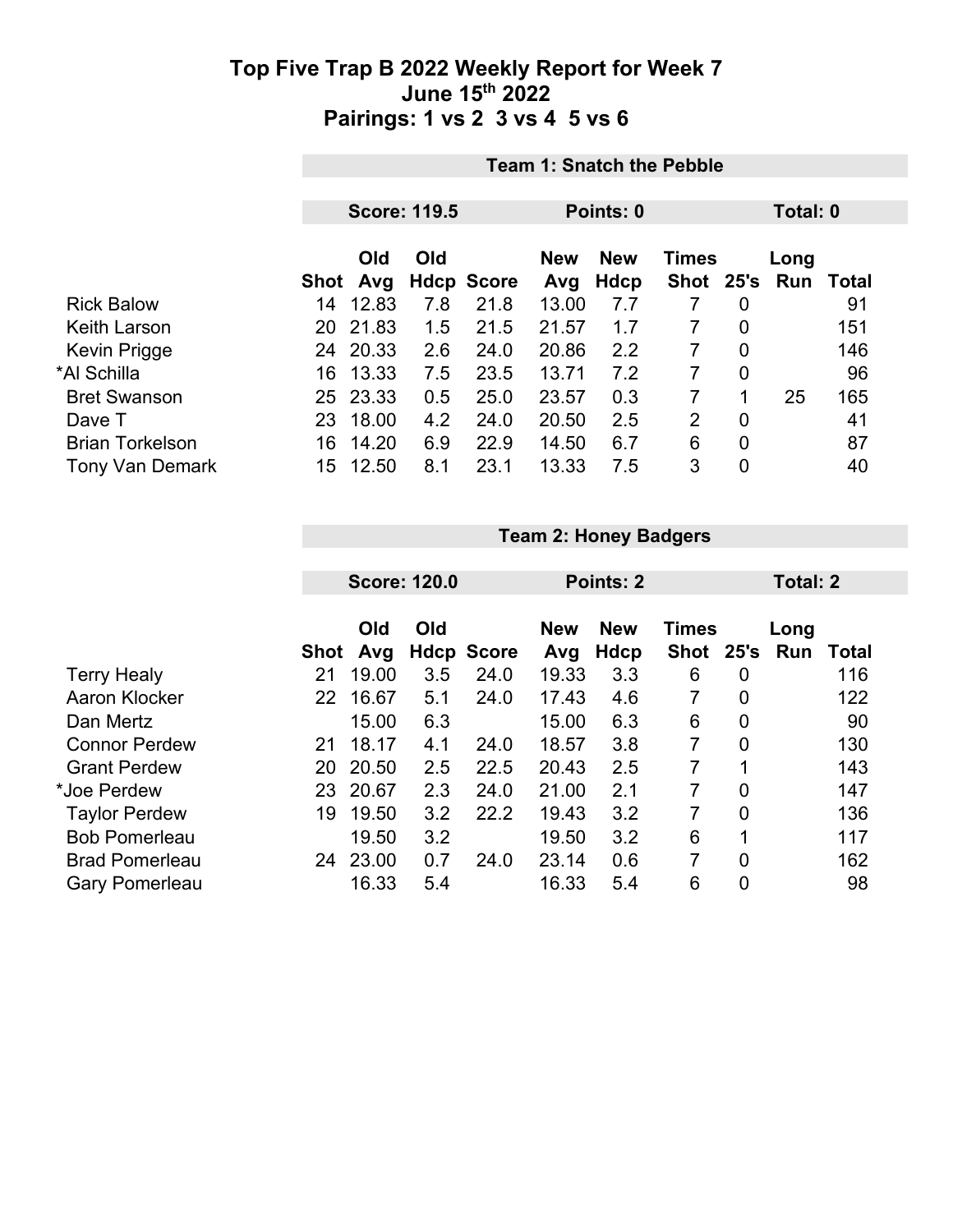|                         | <b>Team 3: Loss Leaders</b> |            |     |                   |            |            |              |                |                     |     |
|-------------------------|-----------------------------|------------|-----|-------------------|------------|------------|--------------|----------------|---------------------|-----|
|                         | <b>Score: 117.8</b>         |            |     |                   | Points: 2  | Total: 2   |              |                |                     |     |
|                         |                             | <b>Old</b> | Old |                   | <b>New</b> | <b>New</b> | <b>Times</b> |                | Long                |     |
|                         | Shot                        | Avg        |     | <b>Hdcp Score</b> | Avg        | Hdcp       |              |                | Shot 25's Run Total |     |
| Dean Larson             | 17                          | 15.33      | 6.1 | 23.1              | 15.75      | 5.8        | 4            | $\overline{0}$ |                     | 63  |
| <b>Anthony Marshall</b> | 19                          | 18.83      | 3.6 | 22.6              | 18.86      | 3.6        |              | $\overline{0}$ |                     | 132 |
| Lauren McMillan         |                             | 22 22.80   | 0.8 | 22.8              | 22.67      | 0.9        | 6            | 1              |                     | 136 |
| Michael McMillan        |                             | 25 22.17   | 1.3 | 25.0              | 22.57      | 1.0        |              | 1              | 25                  | 158 |
| *Scott McMillan         |                             | 22 20.60   | 2.4 | 24.0              | 20.83      | 2.2        | 6            | $\overline{0}$ |                     | 125 |
| <b>Jared Zolik</b>      | 21                          | 21.33      | 1.9 | 22.9              | 21.29      | 1.9        |              | $\overline{0}$ |                     | 149 |

|                    |      |          | <b>Score: 116.6</b> |                   | Points: 0  |            |               |   | Total: 0 |              |
|--------------------|------|----------|---------------------|-------------------|------------|------------|---------------|---|----------|--------------|
|                    |      |          |                     |                   |            |            |               |   |          |              |
|                    |      | Old      | Old                 |                   | <b>New</b> | <b>New</b> | <b>Times</b>  |   | Long     |              |
|                    | Shot | Avg      |                     | <b>Hdcp Score</b> | Avg        | Hdcp       | Shot 25's Run |   |          | <b>Total</b> |
| Dave Dave          | 21   | 20.50    | 2.5                 | 23.5              | 20.57      | 2.4        |               | 0 |          | 144          |
| <b>Fred Fred</b>   | 14   | 15.83    | 5.7                 | 19.7              | 15.57      | 5.9        |               | 0 |          | 109          |
| Jerry Freese       | 18   | 20.33    | 2.6                 | 20.6              | 20.00      | 2.8        |               | 0 |          | 140          |
| *Gary Gary         |      | 25 22.67 | 0.9                 | 25.0              | 23.00      | 0.7        |               |   | 25       | 161          |
| Jeremy Jeremy      | 24   | 22.33    | 1.2                 | 24.0              | 22.57      | 1.0        |               |   |          | 158          |
| <b>Terry Terry</b> | 23   | 23.17    | 0.6                 | 23.6              | 23.14      | 0.6        |               | 0 |          | 162          |

**Team 4: Fred's Shoe Repair**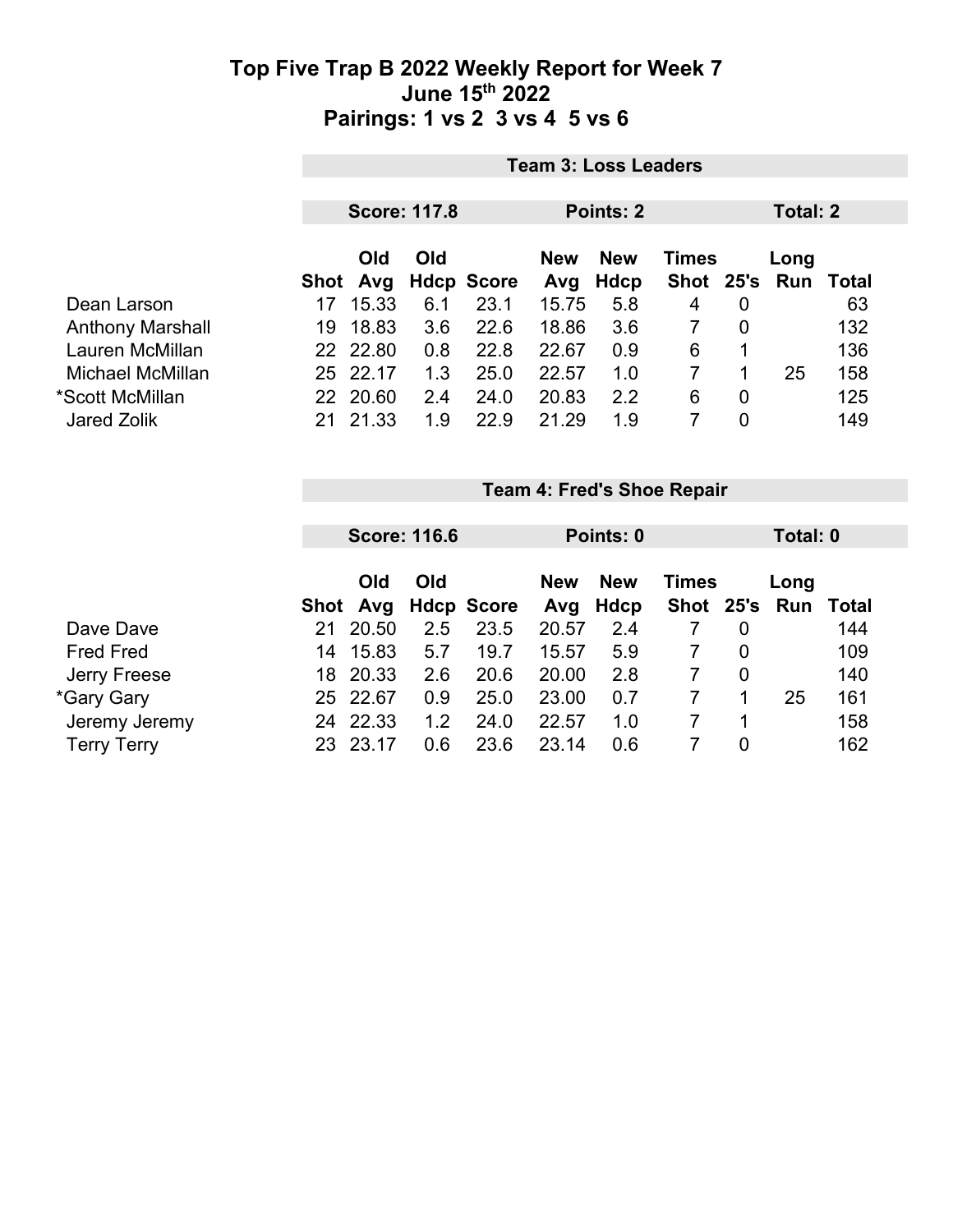|                        |            | <b>Team 5: Mallards</b> |                     |                   |            |              |               |                |  |       |  |
|------------------------|------------|-------------------------|---------------------|-------------------|------------|--------------|---------------|----------------|--|-------|--|
|                        |            |                         | <b>Score: 115.4</b> |                   | Points: 0  |              |               | Total: 0       |  |       |  |
|                        | Old<br>Old |                         |                     | <b>New</b>        | <b>New</b> | <b>Times</b> |               | Long           |  |       |  |
|                        | Shot       | Avg                     |                     | <b>Hdcp Score</b> | Avg        | Hdcp         | Shot 25's Run |                |  | Total |  |
| <b>Nick Corniea</b>    | 20         | 21.00                   | 2.1                 | 22.1              | 20.86      | 2.2          | 7             | 0              |  | 146   |  |
| <b>Todd Corniea</b>    | 21         | 22.83                   | 0.8                 | 21.8              | 22.57      | 1.0          | 7             | 0              |  | 158   |  |
| Dennis Gertgen         |            | 22 22.67                | 0.9                 | 22.9              | 22.57      | 1.0          | 7             | 2              |  | 158   |  |
| Dan LeBeda             | 20         | 20.00                   | 2.8                 | 22.8              | 20.00      | 2.8          |               | $\overline{0}$ |  | 140   |  |
| <b>Stuart Nordbury</b> | 20         | 21.00                   | 2.1                 | 22.1              | 20.86      | 2.2          | 7             | 1              |  | 146   |  |
| <b>Steve Norenberg</b> | 14         | 16.33                   | 5.4                 | 19.4              | 16.00      | 5.6          | 7             | 0              |  | 112   |  |
| <b>David Parker</b>    |            | 22 21.83                | 1.5                 | 23.5              | 21.86      | 1.5          | 7             | 0              |  | 153   |  |
| <b>Jon Schmidt</b>     | 18         | 12.67                   | 7.9                 | 24.0              | 13.43      | 7.4          | 7             | 0              |  | 94    |  |

**Team 6: Firing Blanks**

|                           |                 | <b>Score: 118.0</b> |     |                   |                   | <b>Points: 2</b>          |                             |                | Total: 2    |              |
|---------------------------|-----------------|---------------------|-----|-------------------|-------------------|---------------------------|-----------------------------|----------------|-------------|--------------|
|                           | <b>Shot</b>     | Old<br>Avg          | Old | <b>Hdcp Score</b> | <b>New</b><br>Avg | <b>New</b><br><b>Hdcp</b> | <b>Times</b><br><b>Shot</b> | 25's           | Long<br>Run | <b>Total</b> |
| Joe Drinka                | 19              | 17.33               | 4.7 | 23.7              | 17.57             | 4.5                       | 7                           | 0              |             | 123          |
| <b>William Hildebrand</b> | 22              | 15.33               | 6.1 | 24.0              | 16.29             | 5.4                       | 7                           | 0              |             | 114          |
| <b>Brianna Klein</b>      | 14              | 14.80               | 6.4 | 20.4              | 14.67             | 6.5                       | 6                           | $\overline{0}$ |             | 88           |
| Ron Lagace                |                 | 14.17               | 6.9 | 13.9              | 13.14             | 7.6                       | $\overline{7}$              | 0              |             | 92           |
| <b>Tyler Paskey</b>       | 23              | 20.17               | 2.7 | 24.0              | 20.57             | 2.4                       | 7                           | $\overline{0}$ |             | 144          |
| *Brian Pevito             | 21              | 22.17               | 1.3 | 22.3              | 22.00             | 1.4                       | 7                           | $\overline{0}$ |             | 154          |
| Lynn Pevito               | 16              | 10.60               | 9.4 | 24.0              | 11.50             | 8.8                       | 6                           | $\overline{0}$ |             | 69           |
| <b>Ryan Simon</b>         |                 | 17.33               | 4.7 |                   | 17.33             | 4.7                       | 6                           | 0              |             | 104          |
| <b>Tom Simon</b>          | 17              | 18.50               | 3.9 | 20.9              | 18.29             | 4.0                       | 7                           | $\overline{0}$ |             | 128          |
| Ryan Vanderlau            | 15 <sub>2</sub> | 17.75               | 4.4 | 19.4              | 17.20             | 4.8                       | 5                           | $\mathbf 0$    |             | 86           |

| Super Shooters: Bret Swanson |                  | 25  |
|------------------------------|------------------|-----|
|                              | Michael McMillan | -25 |
|                              | <b>Gary Gary</b> | 25  |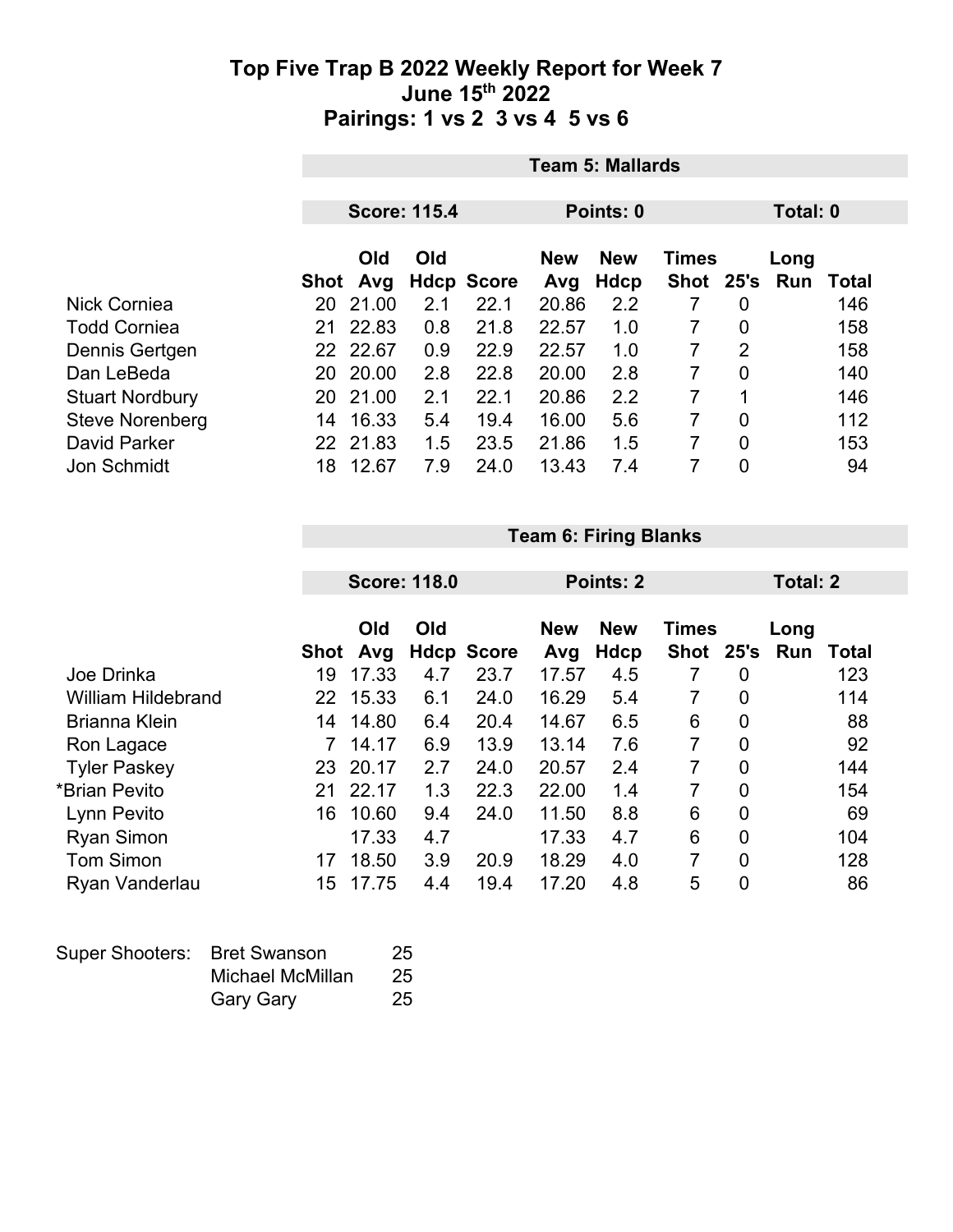# **Top Five Trap B 2022 Team Standings through week 7**

| <b>Firing Blanks</b>                                     | 2.0 |
|----------------------------------------------------------|-----|
| <b>Loss Leaders</b>                                      | 2.0 |
| <b>Honey Badgers</b>                                     | 2.0 |
| <b>Mallards</b>                                          | 0.0 |
| <b>Fred's Shoe Repair</b>                                | 0.0 |
| <b>Snatch the Pebble</b>                                 | 0.0 |
| Team 6<br>Team 3<br>Team 2<br>Team 5<br>Team 4<br>Team 1 |     |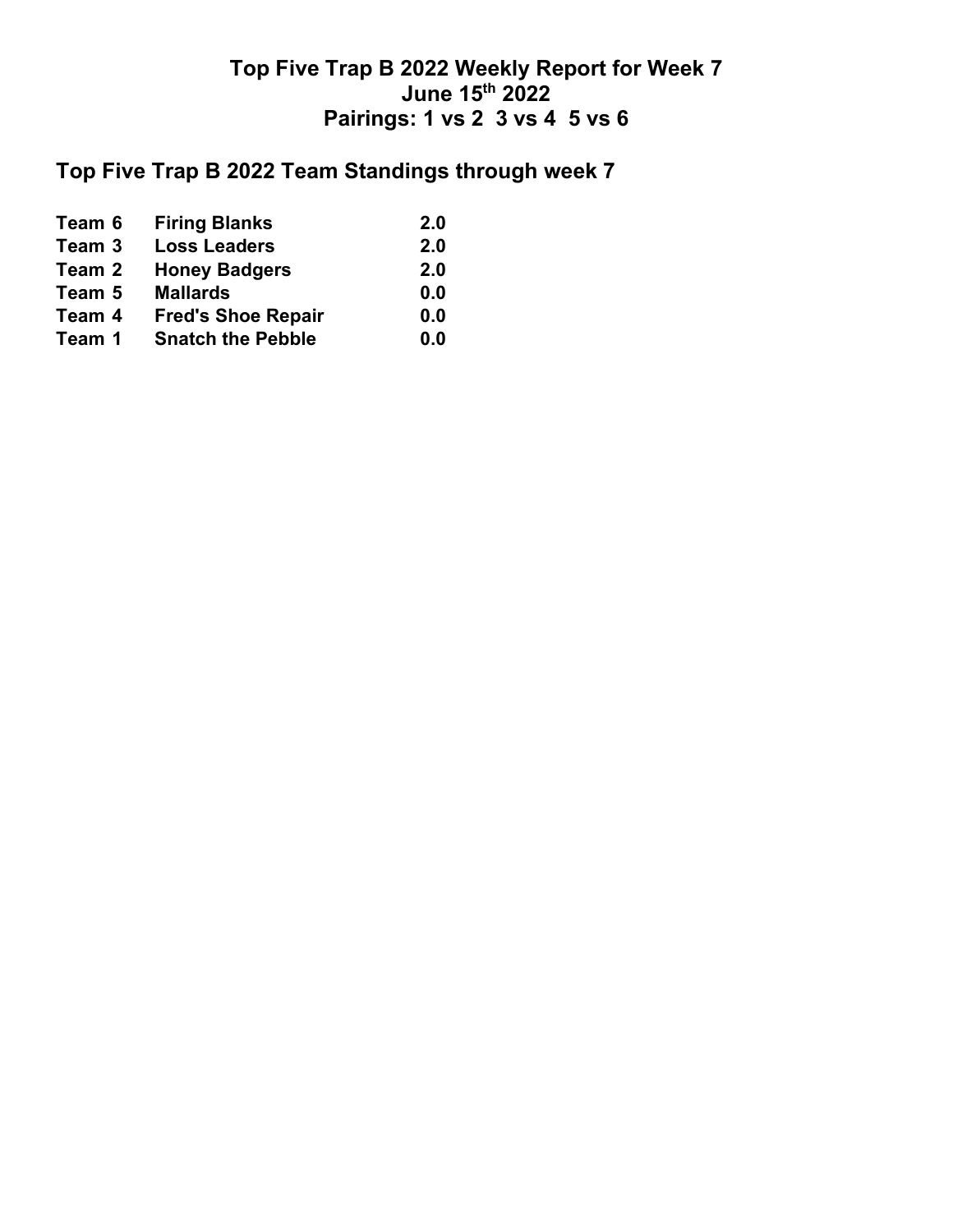# **Top Five Trap B 2022 Total Target Leaders Through Week 7**

| Shooter                   | Total | Avg   | Rounds Straights Team |                |                           |
|---------------------------|-------|-------|-----------------------|----------------|---------------------------|
| <b>Bret Swanson</b>       | 165   | 23.57 | 7                     | 1              | <b>Snatch the Pebble</b>  |
| <b>Terry Terry</b>        | 162   | 23.14 | $\overline{7}$        | 0              | <b>Fred's Shoe Repair</b> |
| <b>Brad Pomerleau</b>     | 162   | 23.14 | $\overline{7}$        | 0              | <b>Honey Badgers</b>      |
| <b>Gary Gary</b>          | 161   | 23.00 | $\overline{7}$        | 1              | <b>Fred's Shoe Repair</b> |
| Jeremy Jeremy             | 158   | 22.57 | $\overline{7}$        | 1              | <b>Fred's Shoe Repair</b> |
| <b>Todd Corniea</b>       | 158   | 22.57 | $\overline{7}$        | 0              | <b>Mallards</b>           |
| <b>Michael McMillan</b>   | 158   | 22.57 | $\overline{7}$        | 1              | Loss Leaders              |
| Dennis Gertgen            | 158   | 22.57 | $\overline{7}$        | $\overline{2}$ | <b>Mallards</b>           |
| <b>Brian Pevito</b>       | 154   | 22.00 | $\overline{7}$        | 0              | <b>Firing Blanks</b>      |
| David Parker              | 153   | 21.86 | $\overline{7}$        | 0              | <b>Mallards</b>           |
| <b>Keith Larson</b>       | 151   | 21.57 | $\overline{7}$        | 0              | <b>Snatch the Pebble</b>  |
| <b>Jared Zolik</b>        | 149   | 21.29 | $\overline{7}$        | 0              | Loss Leaders              |
| Joe Perdew                | 147   | 21.00 | $\overline{7}$        | 0              | <b>Honey Badgers</b>      |
| Kevin Prigge              | 146   | 20.86 | $\overline{7}$        | 0              | <b>Snatch the Pebble</b>  |
| <b>Nick Corniea</b>       | 146   | 20.86 | $\overline{7}$        | 0              | <b>Mallards</b>           |
| <b>Stuart Nordbury</b>    | 146   | 20.86 | $\overline{7}$        | 1              | <b>Mallards</b>           |
| <b>Tyler Paskey</b>       | 144   | 20.57 | $\overline{7}$        | 0              | <b>Firing Blanks</b>      |
| Dave Dave                 | 144   | 20.57 | $\overline{7}$        | 0              | <b>Fred's Shoe Repair</b> |
| <b>Grant Perdew</b>       | 143   | 20.43 | $\overline{7}$        | 1              | <b>Honey Badgers</b>      |
| <b>Jerry Freese</b>       | 140   | 20.00 | $\overline{7}$        | 0              | <b>Fred's Shoe Repair</b> |
| Dan LeBeda                | 140   | 20.00 | $\overline{7}$        | 0              | <b>Mallards</b>           |
| <b>Taylor Perdew</b>      | 136   | 19.43 | $\overline{7}$        | 0              | <b>Honey Badgers</b>      |
| Lauren McMillan           | 136   | 22.67 | 6                     | 1              | <b>Loss Leaders</b>       |
| <b>Anthony Marshall</b>   | 132   | 18.86 | $\overline{7}$        | 0              | Loss Leaders              |
| <b>Connor Perdew</b>      | 130   | 18.57 | $\overline{7}$        | 0              | <b>Honey Badgers</b>      |
| <b>Tom Simon</b>          | 128   | 18.29 | $\overline{7}$        | 0              | <b>Firing Blanks</b>      |
| <b>Scott McMillan</b>     | 125   | 20.83 | 6                     | 0              | <b>Loss Leaders</b>       |
| Joe Drinka                | 123   | 17.57 | $\overline{7}$        | 0              | <b>Firing Blanks</b>      |
| <b>Aaron Klocker</b>      | 122   | 17.43 | 7                     | 0              | <b>Honey Badgers</b>      |
| <b>Bob Pomerleau</b>      | 117   | 19.50 | 6                     | 1              | <b>Honey Badgers</b>      |
| <b>Terry Healy</b>        | 116   | 19.33 | 6                     | 0              | <b>Honey Badgers</b>      |
| <b>William Hildebrand</b> | 114   | 16.29 | $\overline{7}$        | 0              | <b>Firing Blanks</b>      |
| <b>Steve Norenberg</b>    | 112   | 16.00 | $\overline{7}$        | 0              | <b>Mallards</b>           |
| <b>Fred Fred</b>          | 109   | 15.57 | $\overline{7}$        | 0              | <b>Fred's Shoe Repair</b> |
| <b>Ryan Simon</b>         | 104   | 17.33 | 6                     | 0              | <b>Firing Blanks</b>      |
| <b>Gary Pomerleau</b>     | 98    | 16.33 | 6                     | 0              | <b>Honey Badgers</b>      |
| Al Schilla                | 96    | 13.71 | $\overline{7}$        | 0              | <b>Snatch the Pebble</b>  |
| Jon Schmidt               | 94    | 13.43 | $\overline{7}$        | 0              | Mallards                  |